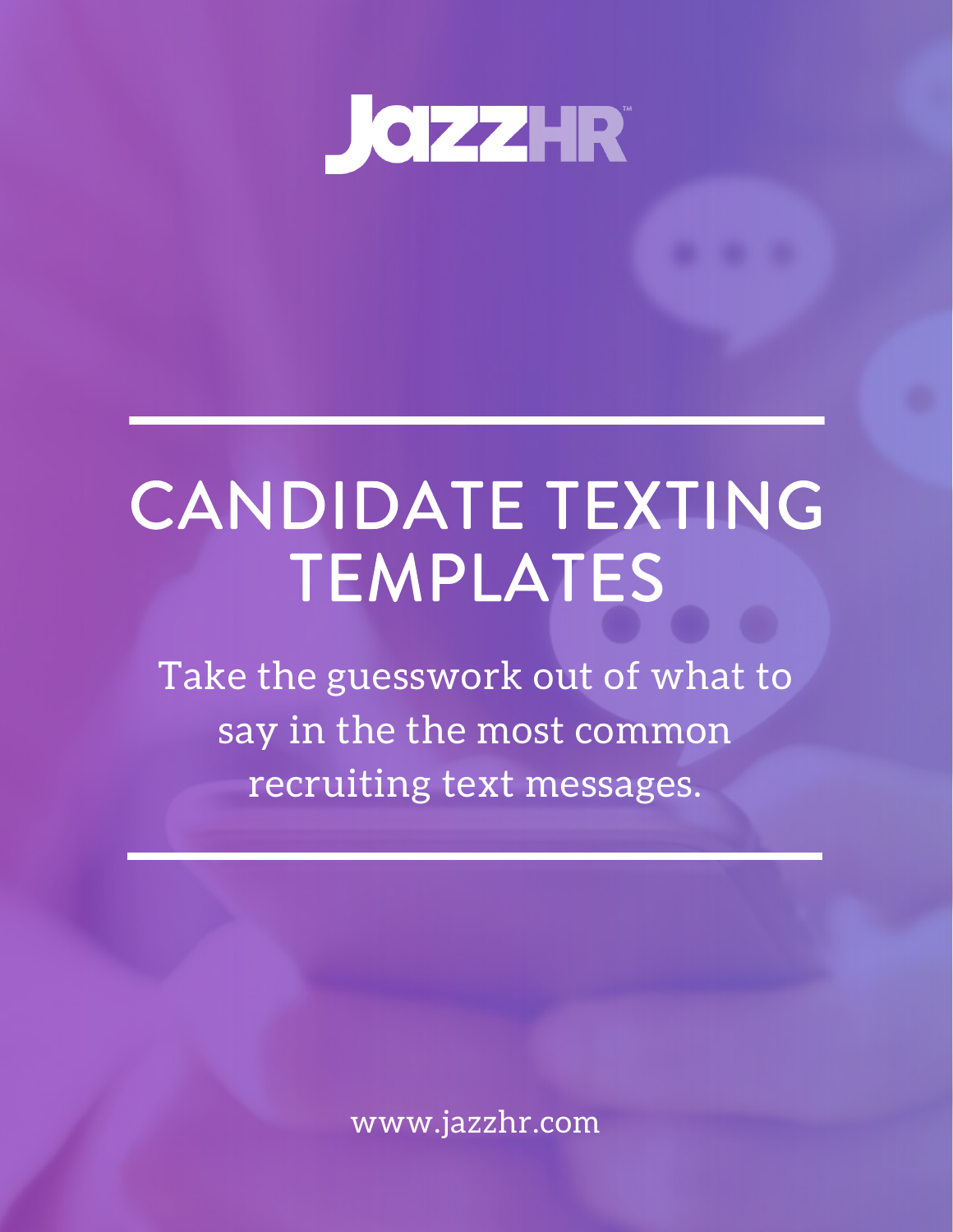

Texting candidates throughout the recruitment process boosts engagement, speeds time to hire, and personalizes the candidate experience.

Copy and paste these expert-approved templates into your next candidate text message:

- **Phone Screen Invitation**
- **In-Person Interview Reminder**
- In-Person Interview Follow-Up
- Assessment Reminder
- Re-Engaging with Past Candidate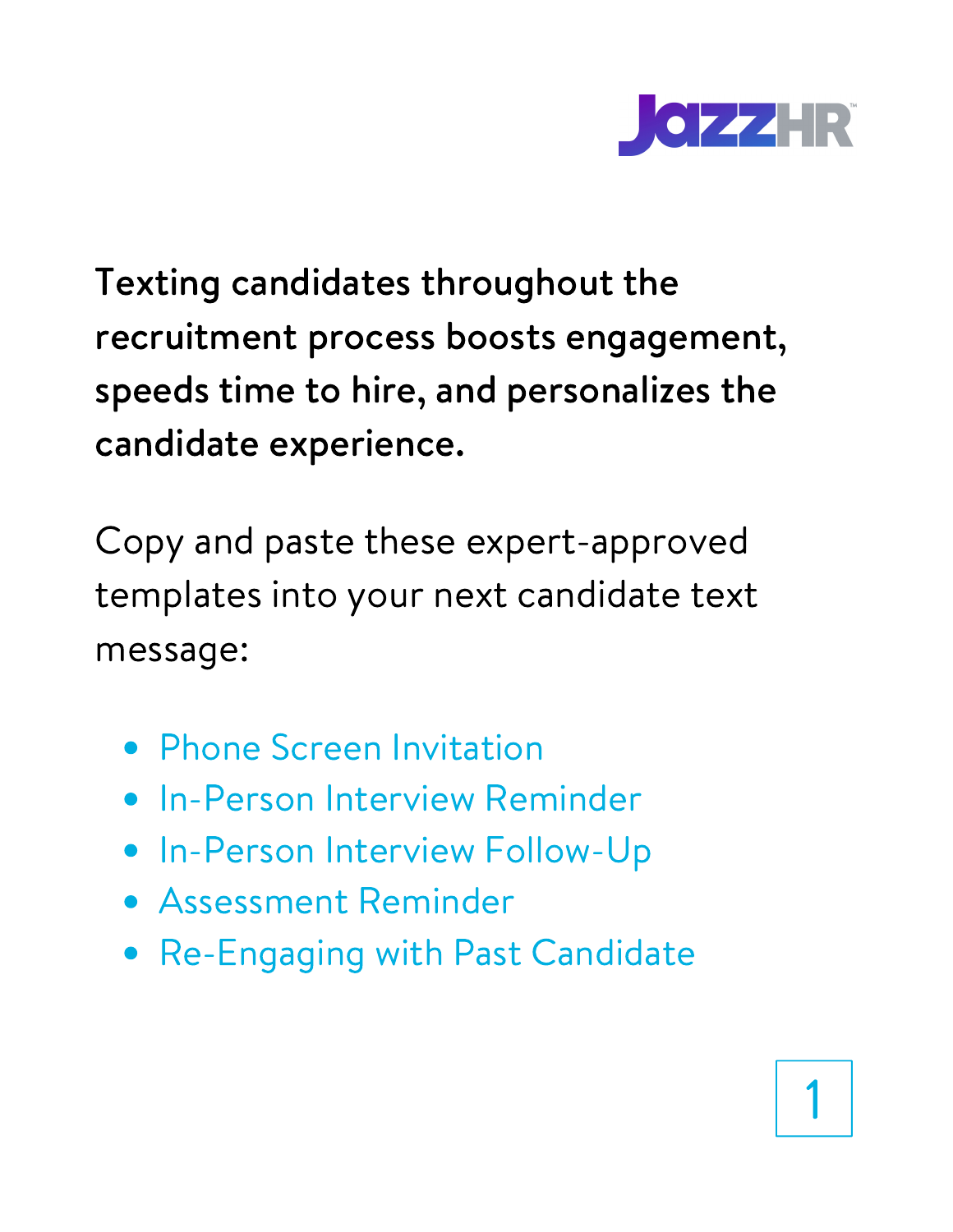

#### Phone Screen Invitation

Hi, [*Candidate Name*]! This is [*Your Name*] from [*Company*]. I saw that you applied for our [*Job*] role, and I was really impressed with your background. I'd love to set up a phone call in the next few days. Please feel free to choose a time from my calendar [*Calendly link*]. Looking forward to talking soon!

 $\mathcal{P}$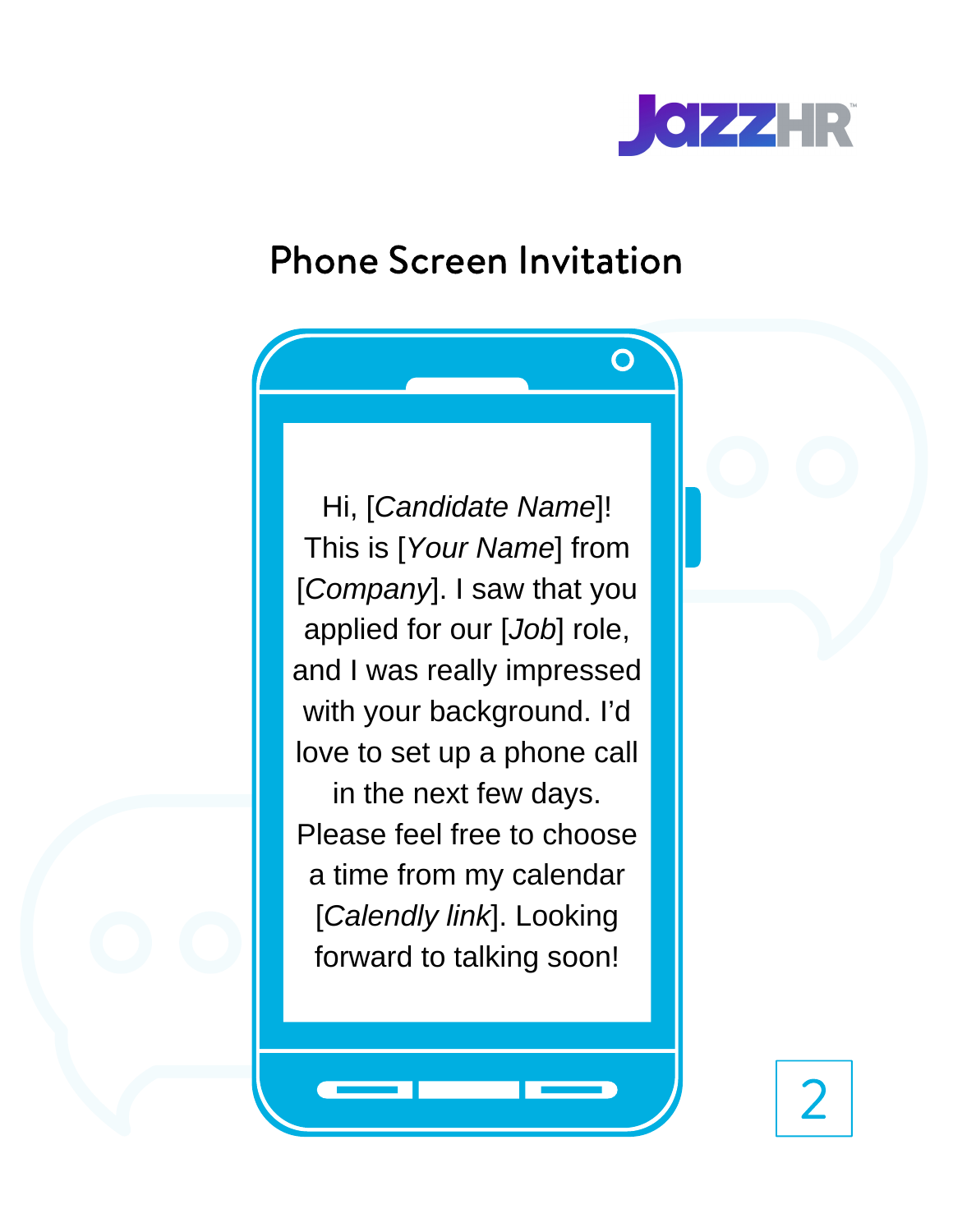

#### In-Person Interview Reminder

Hi, [*Candidate Name*]. The team is excited to meet with you tomorrow at [*Time*]. Our address is [*Office Location*]. Feel free to park [*Instructions*] when you get here. You can text me on this number if you have any questions or issues. See you then!

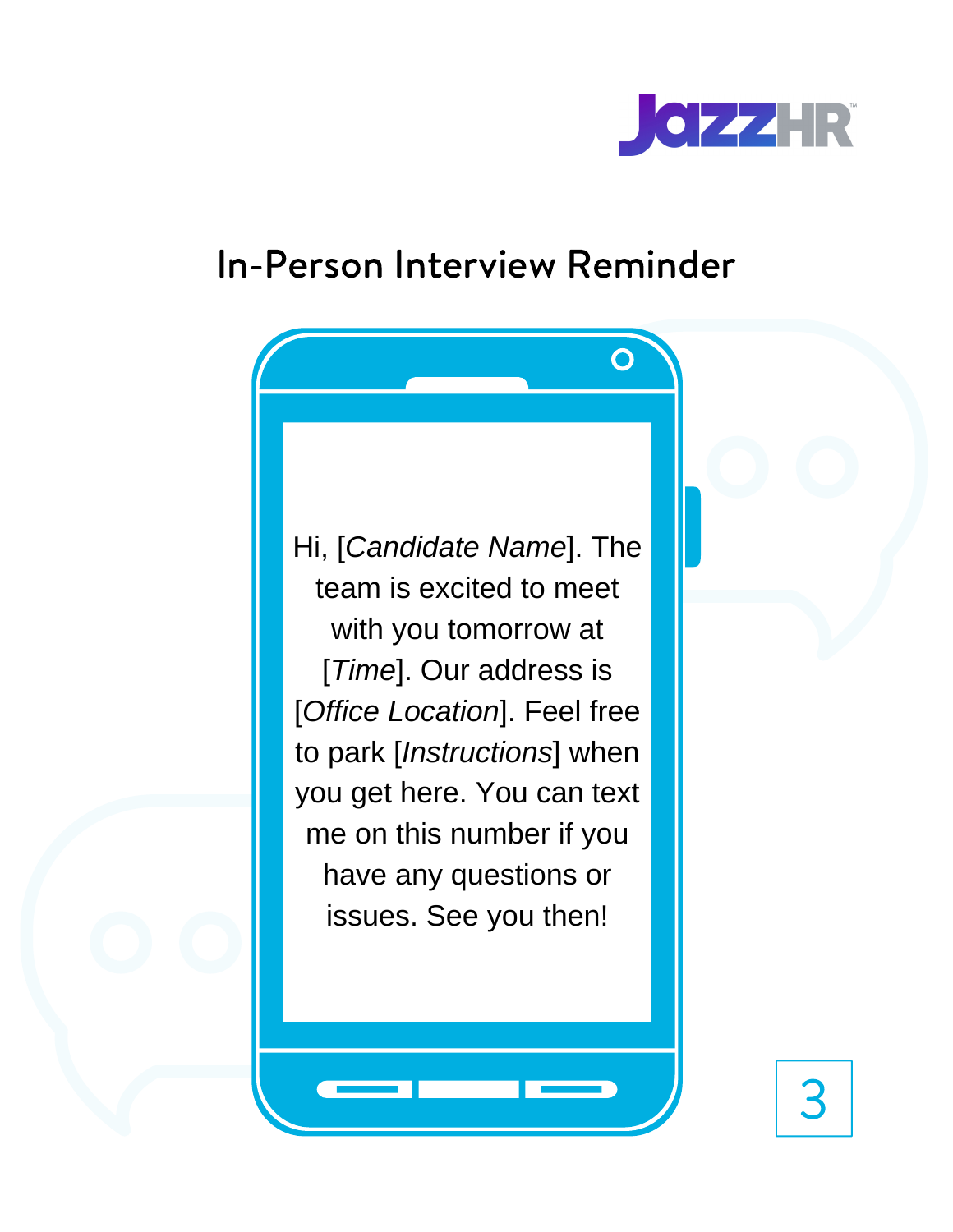

 $\overline{O}$ 

#### In-Person Interview Follow-Up

Hi, [*Candidate Name*]. Thanks for coming in today! It was great meeting with you. As mentioned, look out for next steps by [*Date*], and let me know if you have any questions in the meantime. Have a great rest of your week!

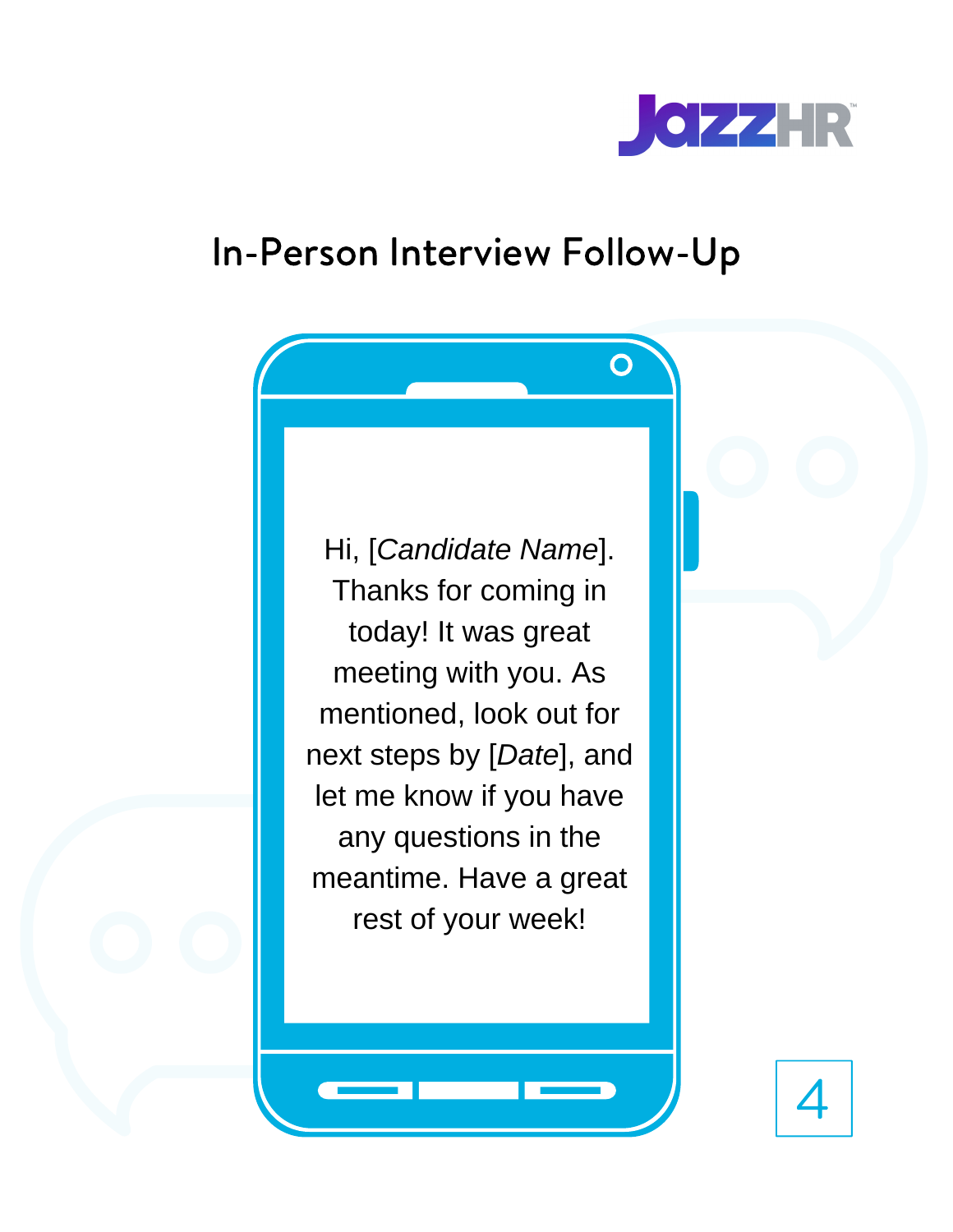

 $\bigcap$ 

#### Assessment Reminder

Hi, [*Candidate Name*]. I just sent over a link for an online assessment for the [*Job*] role. Please complete this by [*Date*], and let me know if you have any questions. Have a great day!

5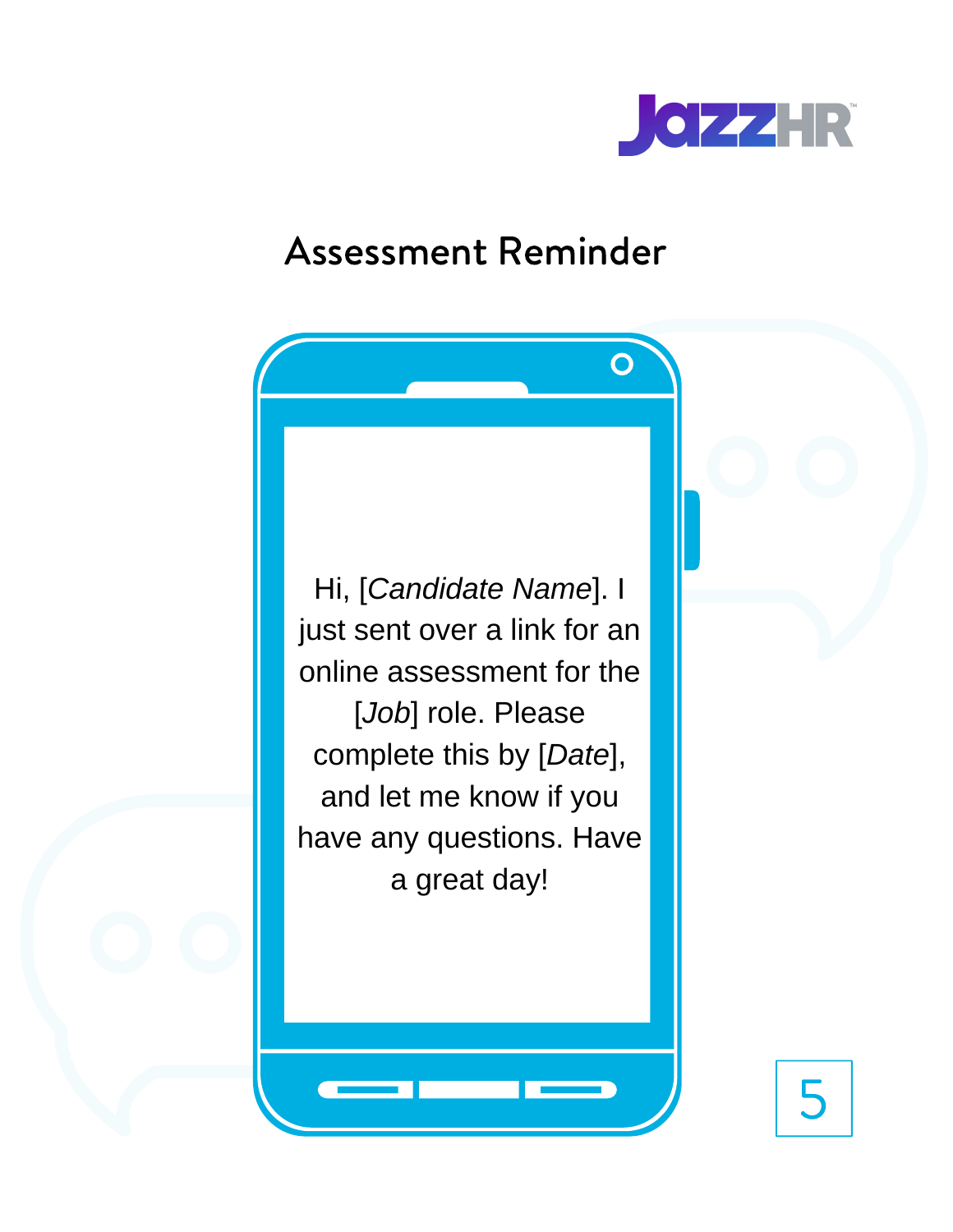

 $\mathbf O$ 

### Re-Engaging with Past Candidate

Hi, [*Candidate Name*]! This is [*Your Name*] from [*Company*]. I know you previously applied for our [Job] role, and I wanted to let you know about new roles that might be a good fit. Take a look at our openings [*Career Page Link*], and let me know if you have any questions. Thanks, [*Candidate Name*]!